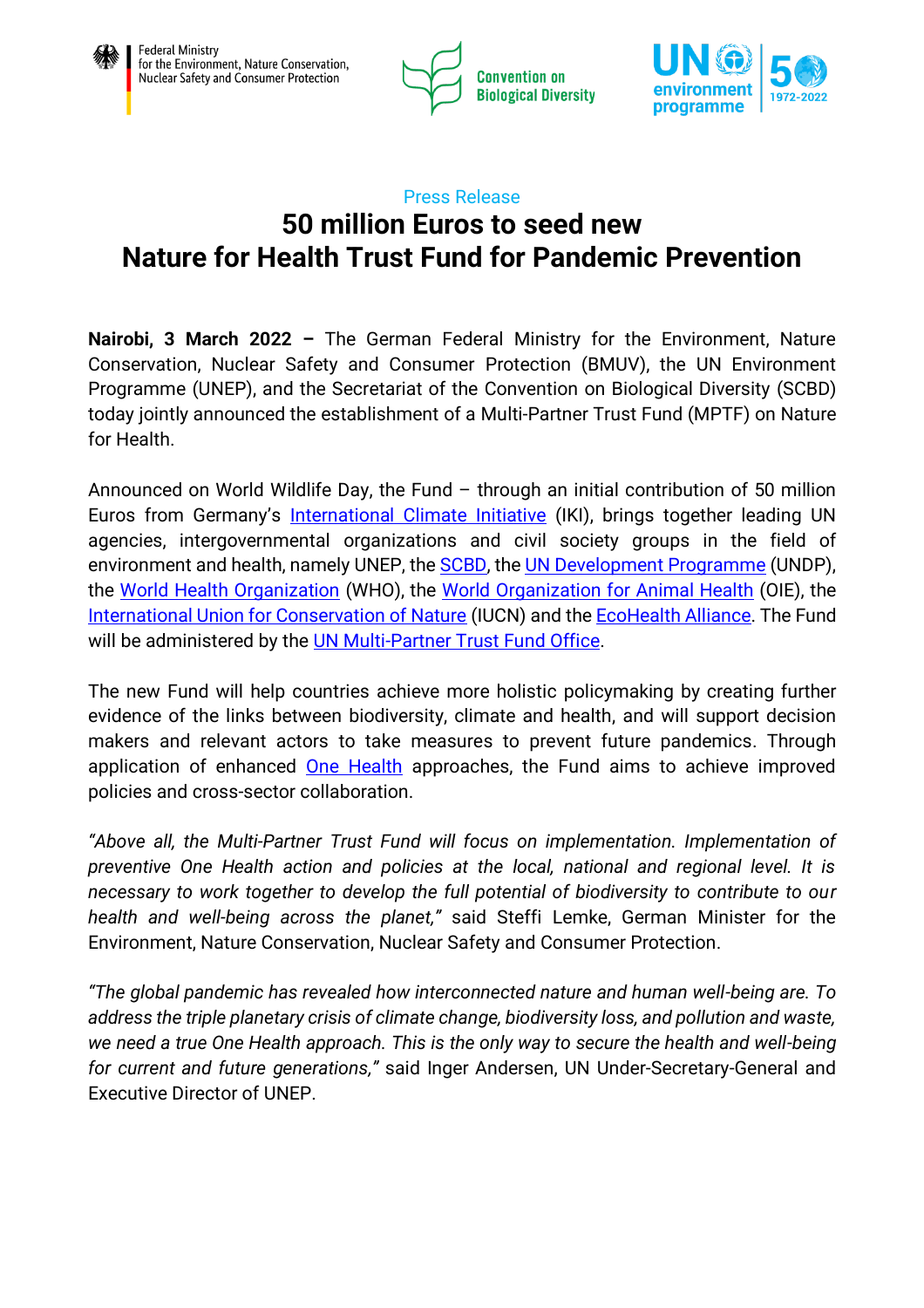The Fund will support fast-tracked implementation of the Convention on Biological Diversity Global Action Plan on Biodiversity and Health that is currently under development.

*"The post-2020 global biodiversity framework is our prescription for putting nature on a path to recovery. The Multi-Partner Trust Fund will accelerate the uptake of the CBD draft Global Action Plan for Biodiversity and Health, that will be considered at COP-15. This is precisely the type of partnerships needed to achieve the 2050 Vision for Biodiversity and advance the health of people alongside the health of the planet,"* said Elizabeth Maruma Mrema, the Executive Secretary of the Convention on Biological Diversity.

The Fund invites countries and donors to join this initiative to take action to prevent the next pandemic by investing in nature. To support the Fund, please contact [unep](mailto:unep-onehealth@un.org)[onehealth@un.org.](mailto:unep-onehealth@un.org)

### **NOTES TO EDITORS**

#### **About the United Nations Environment Programme (UNEP)**

Since its inception in 1972, the United Nations Environment Programme (UNEP) has been the global authority that sets the environmental agenda, promotes the coherent implementation of the environmental dimension of sustainable development within the United Nations system and serves as an authoritative advocate for the global environment. UNEP's mission is to provide leadership and encourage partnership in caring for the environment by inspiring, informing, and enabling nations and peoples to improve their quality of life without compromising that of future generations.

<https://www.unep.org/>

#### **About the Secretariat of the Convention on Biological Diversity (SCBD)**

The Convention on Biological Diversity (CBD) was signed at the Earth Summit in Rio de Janeiro, Brazil, in 1992 and entered into force on 29 December 1993. It is the first global agreement to cover all aspects of biological diversity: the conservation of biological diversity, the sustainable use of its components and the fair and equitable sharing of benefits arising from the use of genetic resources. The Secretariat of the Convention on Biological Diversity (SCBD) was established to support the goals of the Convention. Its primary functions are to organize meetings, prepare reports, assist member governments in the implementation of the various programmes of work, coordinate with other international organizations and collect and disseminate information. <https://www.cbd.int/secretariat/>

## **About the Federal Ministry for the Environment, Nature Conservation, Nuclear Safety and Consumer Protection (BMUV)**